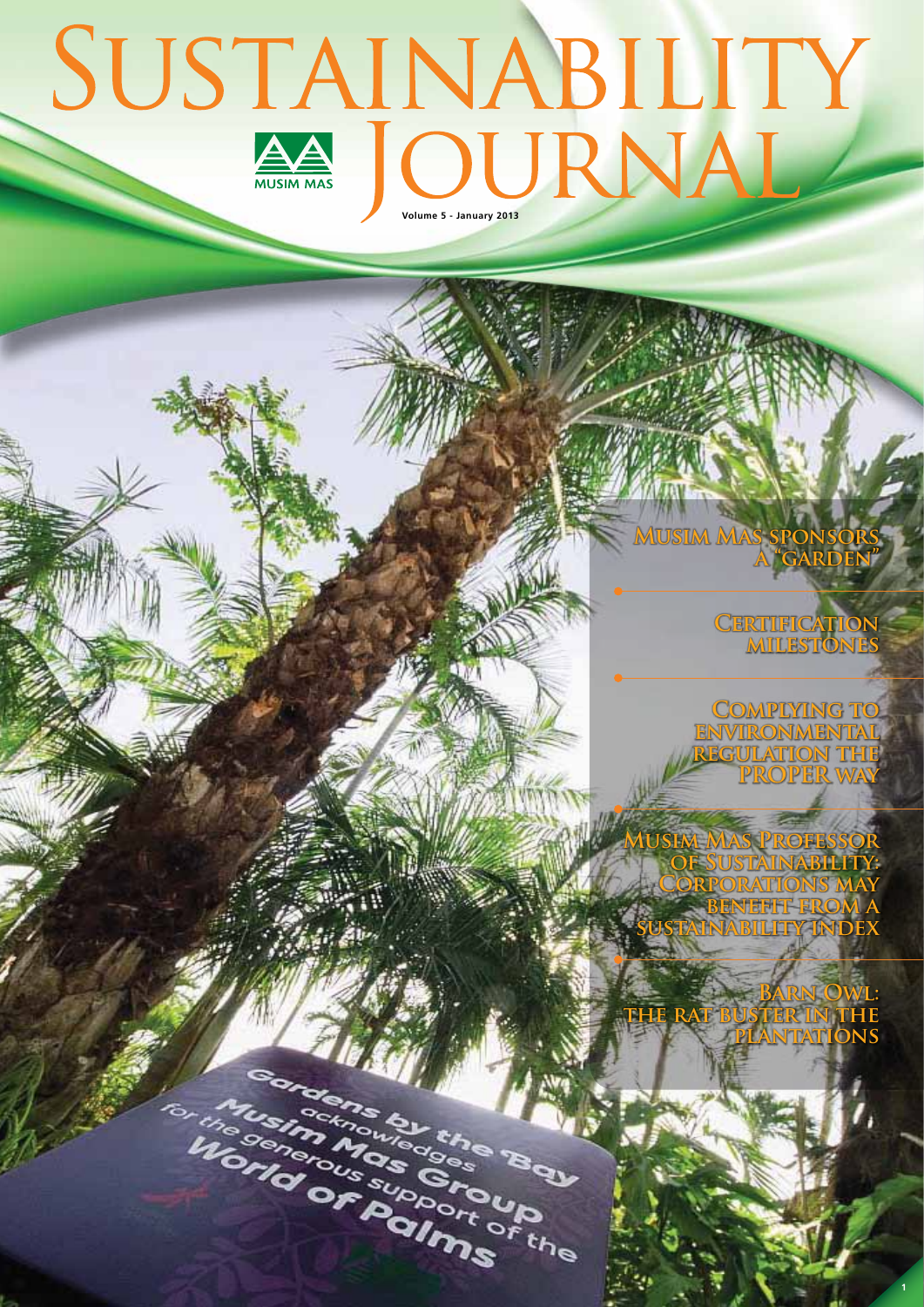

has achieved the full Roundtable on Sustainable Palm Oil (RSPO) Certification for all its plantations in Indonesia.

In January 2013, Musim Mas also became the first plantation to be awarded Indonesian Sustainable Palm Oil (ISPO) Certification.

Since September 2012, the Group<br>
has achieved the full Roundtable on<br>
sustainable Palm Oil (RSPO) Certification<br>
for all its plantations in Indonesia.<br>
In January 2013, Musim Mas also became<br>
the first plantation to be awa This issue also commemorates the 10<sup>th</sup> anniversary of Inter-Continental Oils and Fats (ICOF), the marketing arm of the Musim Mas Group. The celebration was marked by the sponsorship of the World of Palms, the horticultural attraction in the Gardens by the Bay, Singapore. This is an initiative to educate the general public about the value of oil palm as the provider of the most consumed vegetable oil in the world.

> Readers will also have the opportunity to take a glimpse of the Group's operational practice for Integrated Pest Management (IPM) and the environmental performance rating of the downstream division.

Executive Chairman Musim Mas Group

## Musim Mas sponsors a

Different species of palm trees adorn the World of Palms situated in one of the world's most technologically advanced green spaces, the Gardens by the Bay ("the Gardens") in Singapore.

"We are proud to be associated with the Gardens by the Bay and hope our gift will enhance the Gardens for all to own, enjoy and cherish," said Dr Gan Lian Tiong, Head of Sustainability, Musim Mas.

The World of Palms is sponsored by Musim Mas to commemorate the 10<sup>th</sup> anniversary of Inter-Continental Oils & Fats (ICOF), the marketing arm of Musim Mas.

ICOF is responsible for selling value-added palm oil products via a global network. The sponsorship also aims to promote the value of the oil palm tree which produces oil palm fruits. Palm oil – an important global commodity – is derived from the oil palm fruits.

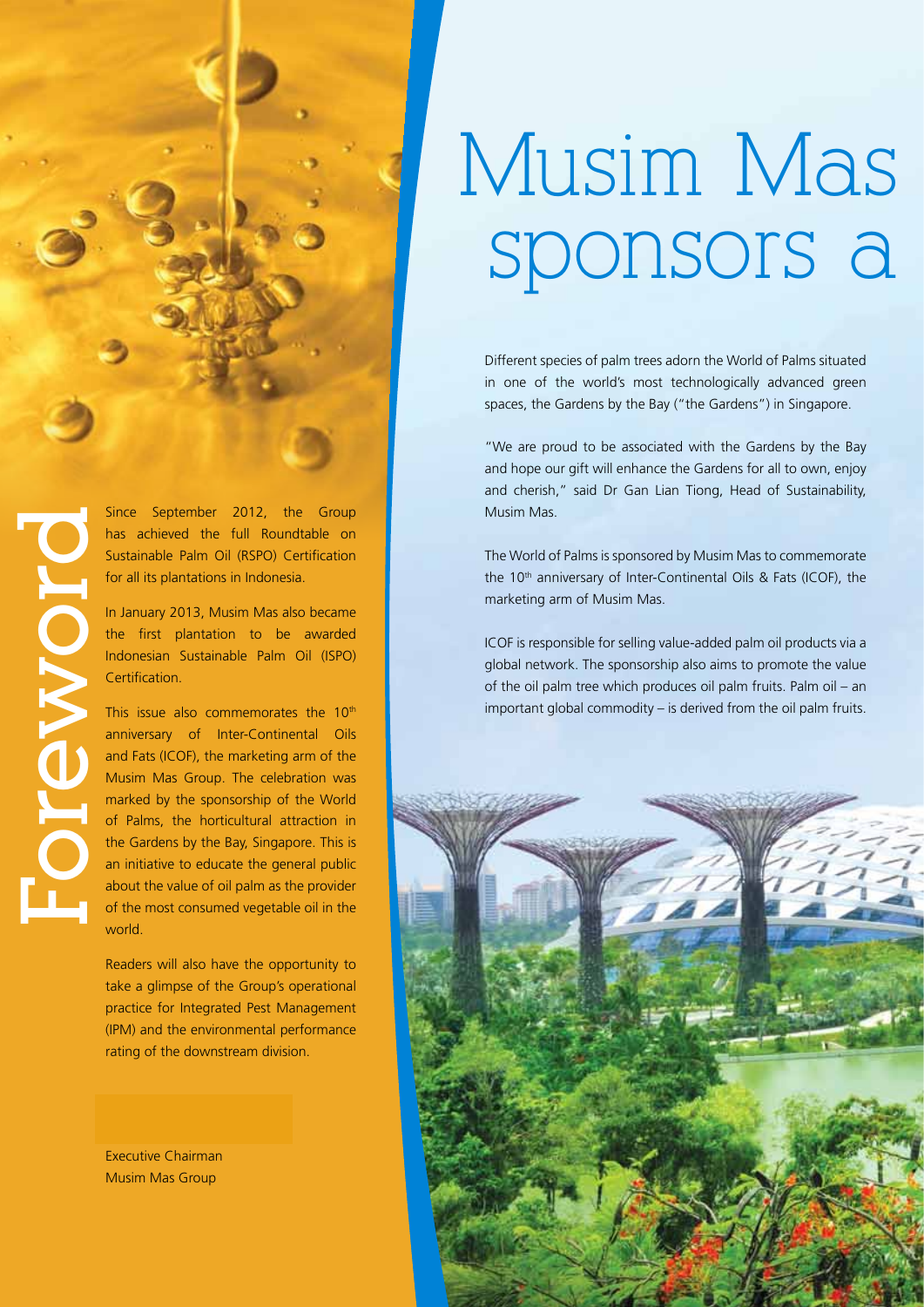# "garden"

With 35% share of the vegetable oil market, palm oil is the most widely consumed vegetable oil in the world. Its use runs the gamut of food and industrial applications: cooking oil, margarine, detergents, cosmetics and increasingly, biofuel.

The horticultural attraction is the latest venue on the reclaimed land of Singapore's new downtown in Marina Bay, and incorporates principles of environmental sustainability to reduce energy consumption. These energy saving initiatives include photovoltaic cells to harvest solar energy and an energy efficient cooling system to replicate the cool-dry and cool-moist climates in the hot and humid island-state.

Most importantly, it was built as a model for sustainable development and conservation, in line with Musim Mas' goal to promote eco-friendly initiatives. The Group hopes that this sponsorship will promote eco-sustainability in other cities too.

"While we are always eager to share our knowledge and love for the natural world with our visitors, we are sometimes constrained by resources. This is why we rely on the support of the corporate sponsors who want to make a contribution to the community,"

> Mr Kenneth Er, Chief Operating Officer, the Gardens by the Bay

> > **3**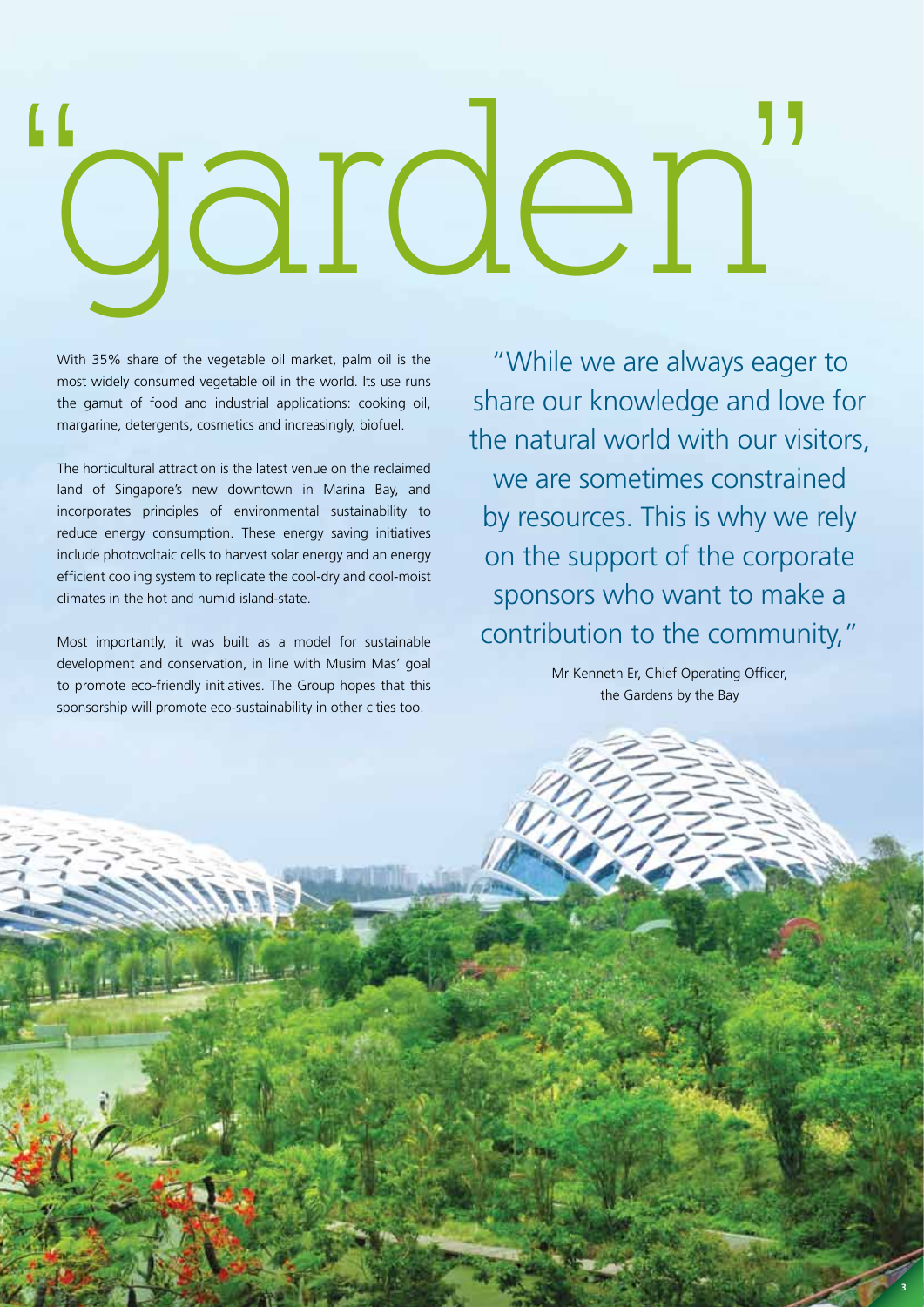

#### **First major player to be 100% RSPO certified**

Musim Mas is pleased to announce that it has achieved full Roundtable on Sustainable Palm Oil (RSPO) certification for all its plantations in Indonesia, making it the first major player to achieve this significant milestone in the history of sustainable palm oil.

Annual RSPO certified palm oil production capacity is about half a million metric tons, representing 8% of the total RSPO certified palm oil in the world.

This milestone was announced during the 10th Annual Roundtable Meeting on Sustainable Palm Oil (RSPO) scheduled in December 2012. Held in Singapore, the annual meeting was the world's largest sustainable palm oil meeting, providing a vital platform for stakeholders to discuss crucial issues.

The certification excludes new land development and acquisitions. All new land development and acquisitions will follow the requirements of the RSPO New Planting Procedure.

**4**

## **First ISPO certified**

In January 2013, Musim Mas became the first plantation to be awarded the certificate for Indonesian Sustainable Palm Oil (ISPO).

Launched by the Minister of Agriculture on 29 March 2011, ISPO is mandatory for all palm oil companies in Indonesia. All oil palm platations must be certified by 2014.

The certification scheme dovetails with the Group's commitment to the production of sustainable palm oil. The national reach of ISPO means that it has the potential to improve the entire plantation industry too.

Continuous improvement is a requirement in the pursuance of sustainability. Despite these milestones, Musim Mas recognises that there is more work to be done and will continue to incorporate sustainability into all its operations.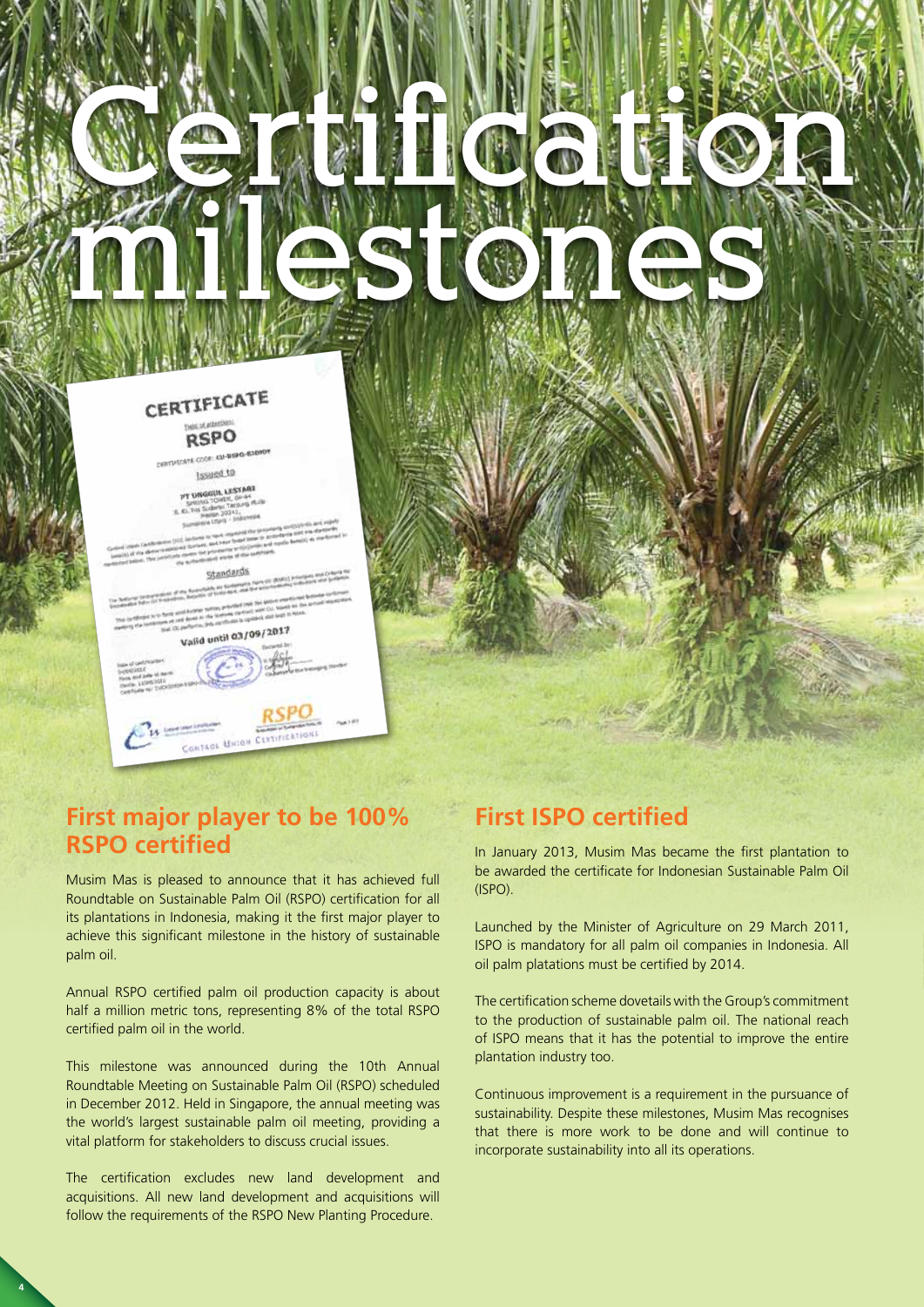## **Complying to environmental regulation the**

Musim Mas Oleochemicals Division in Indonesia was awarded the PROPER Green rating (Manufacturing category) in 2012, having attained the Blue rating in 2011 and 2010.

This improved rating was achieved only after overcoming several challenges, the Oleochemicals Division has to achieve full compliance for all the environmental aspects of PROPER, as compared to a Blue rating, where a 95% compliance would suffice. The Division also has to provide a two-year track record of Blue rating. As the Division worked on an ISO 14000 environmental management certification earlier, the process of obtaining a PROPER Green rating became relatively easier. Moreover, the Division uses natural gas and biomass as energy feedstock, a cleaner alternative.

Launched in June 1995, the PROPER rating award is an initiative by the Ministry of Environment, known in English as the Programme for Environmental Performance Rating or in Indonesian term, "*Program Penilaian Peringkat Kinerja*  *Perusahaan dalam Pengelolaan Lingkungan.*" PROPER is an information disclosure system which grades factories against the regulatory standards, based on five colours: gold, green, blue, red and black (in descending order), similar to how the coloured belts work for practitioners of Japanese martial arts. Unlike karate, in PROPER terms, black indicates the worst performance, while Green and Gold indicate that the company has gone beyond statutory requirements.

**way**

PROPER covers environmental aspects such as air pollution control, water pollution control, hazardous waste management, Environmental Impact Assessments (EIA) and marine pollution control.

Seen as an innovative policy instrument when it was introduced, the PROPER rating system works in tandem with existing government regulations and mobilises external agencies such as local communities, non-governmental organisations (NGOs) or the media.

> **Musim Mas Oleochemicals Division has been awarded the Green rating in 2012.**

> > **5**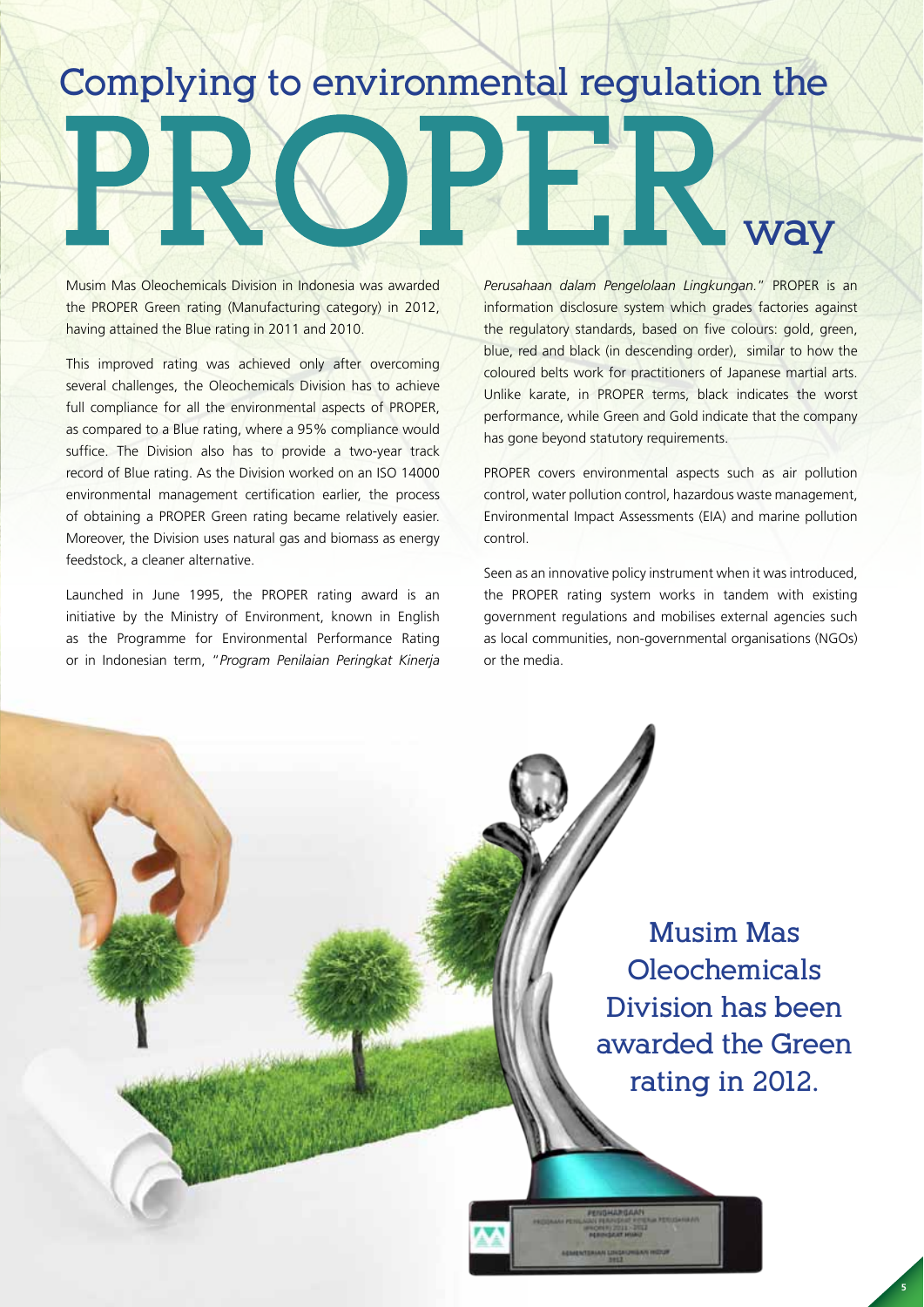## **Corporations may benefit from a sustainability index**

"Corporations may benefit from a well formulated national sustainability index to assess their environmental and social performance," according to Professor Kenneth Richards from the National University of Singapore (NUS).

A recently appointed Musim Mas Professor of Sustainability, Professor Richards works to encourage research in the sustainability arena, and educate future business leaders on the commercial potential for sustainable practices. Professor Richards was the keynote speaker at the Sustainability Breakfast Forum held on 15 November 2012 in Singapore, organised by the NUS Business School's Centre for Governance, Institutions and Organisations, as well as the Chartered Institute of Management Accountants.

The forum gathered the top corporate and academic representatives in the sustainability arena. The other speakers included Mr James Bruce, the Chief Financial Officer of Unilever Southeast Asia and Australasia, Mr Graham Owens, Director of KPMG Advisory and Mr Thomas Thomas, the Executive Director of the Singapore Compact for CSR.

**6**

The main topic discussed at the forum was the benefits of a national sustainability index. A sustainability index measures the overall progress towards environmental and social sustainability, by providing a composite profile of the environmental and social stewardship, using a compilation of indicators derived from underlying data.

Devising sustainability indices is a huge challenge because these indices may be subjective and often involve trade-offs. For example, how to ensure the indices are complex enough to include the technicalities, yet simple enough for a layperson to understand and use them effectively? Sustainability indices are often tailored to the requirements of the users and should not be used as broad indicators.

Despite the limitations, corporations can still benefit from a national index, especially since few Asian corporations make it to the global sustainability rankings such as the Global 100 Most Sustainable Corporations, Dow Jones Sustainability Indices and the FTSE4Good Index Series. A national or regional index will raise the environmental and social performance standards, easing the pathway to global rankings.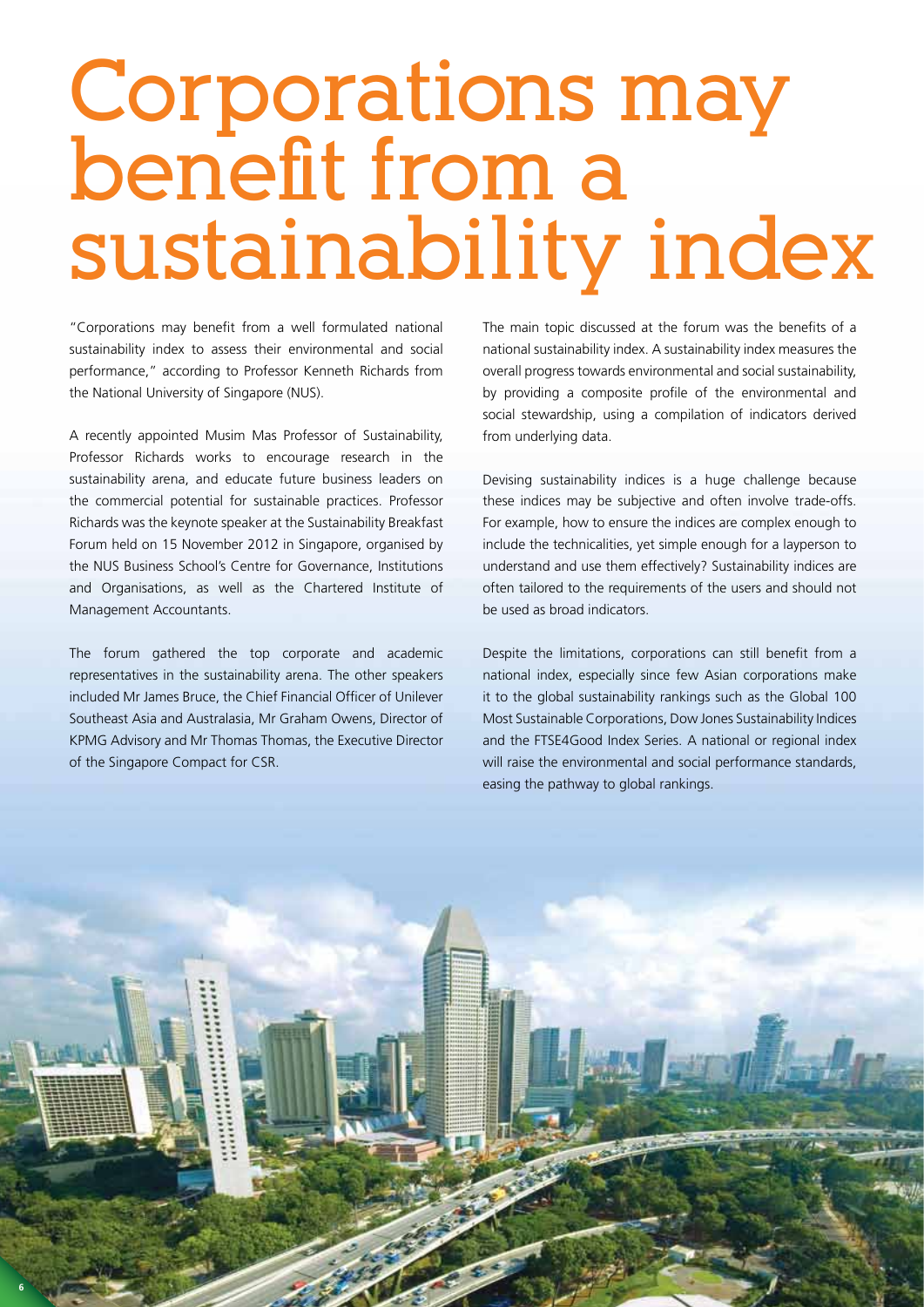## Barn Owl: **the rat buster in the plantations**

The barn owl (*Tyto alba*), with its ghostly pale and heart-shaped face disc, coupled with its eerie and raspy calls, is the silent predator of the night. During the day, this owl roosts in hidden, quiet places. At night, it will hunt on buoyant wing beats to search for rats, primarily by the sounds emitted by these rodents.

Rats are considered a menace in the oil palm plantations, as they feed on the young stems in the immature palms, while in matured palms, they feed on the fruits. Rats can slow down the growth of immature young oil palm trees and in severe cases, death of the trees.

The barn owl serves as an effective natural predator of rats. A pair of barn owls can consume about 1,500 to 1,800 rats per year. The barn owl can hunt over wide areas, travelling up to five to seven km in one night.

The use of the barn owl to control the rat population is part of Musim Mas' Integrated Pest Management (IPM) system. By understanding the life cycles of pests and their interaction with the environment, pest damage can be managed in the most economical way with the least possible risk to people, property and the environment.

When there is an outbreak of rats, the plantations will need to combine the use of barn owls with safe chemical options. The key to a successful pest management is regular census on the population of the barn owls and assess the rat damage to the palms and fruits. Musim Mas has developed expert monitoring teams in all plantations.

As an ongoing effort to encourage more these "rat busters" to reside in the plantations, more nest boxes have been installed across the Group's plantations.



The use of the barn owl to control the rat population is part of Musim Mas' Integrated Pest Management (IPM) system.